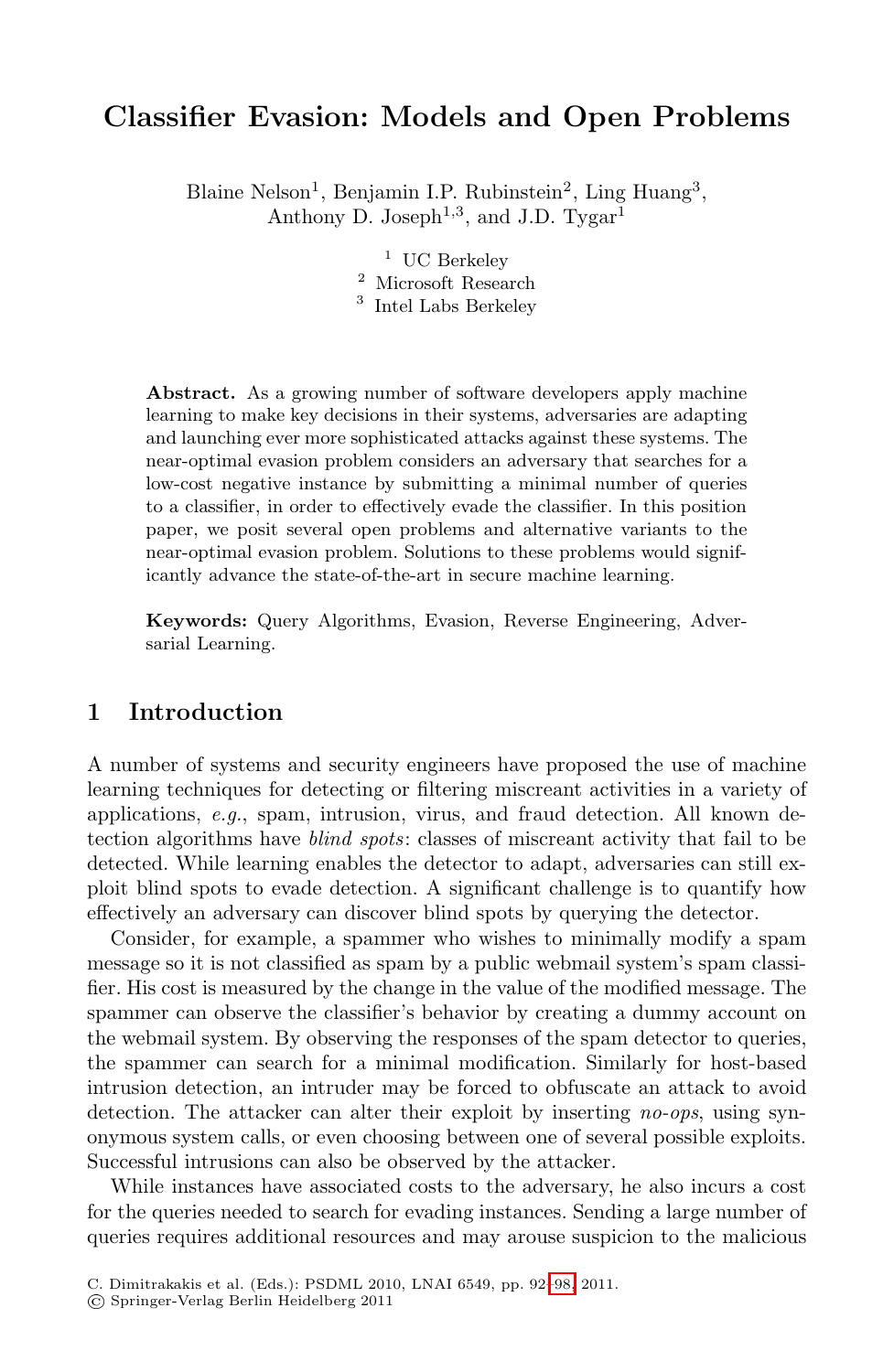behavior. In practice, adversaries employ a number of techniques to mitigate this second cost, such as opening multiple webmail accounts or rate-limiting spam or worm probing attacks; these strategies require the attacker to use increased sophistication and computational resources.

Here we revisit the near-optimal evasion problem—a theoretical formulation that quantifies how effectively a classifier can be evaded through querying. We outline open problems and introduce novel variants of the original formulation.

#### **1.1 The Near-Optimal Evasion Problem**

The *Near-Optimal Evasion Problem* is a formulation of adversarial evasion that quantifies the hardness of search for low-cost negative instances in terms of the number of queries used. As first posed by Lowd and Meek [\[6\]](#page-6-1) under the name *adversarial classifier reverse-engineering*, the near-optimal evasion problem quantifies the query complexity required by an adversary to find a negative instance with near-minimal cost in terms of the size of the feature space and the desired accuracy. By analyzing the query complexity for a family of classifiers, near-optimal evasion provides a notion of how hard that family is to evade; *e.g.*, if a spammer must send exponentially-many queries in the dimensionality of the feature space, it is difficult for the spammer to successfully improve his spam.

In this setting, we assume instances are represented in a D-dimensional feature space  $(e.g., \mathcal{X} \subseteq \mathbb{R}^D)$  and the target classifier f belongs to a family F of binary classifiers where each classifier  $f \in \mathcal{F}$  is a mapping from feature space X to a label in  $\{-, +\}$ . A deterministic *f* ∈ *F* partitions *X* into two sets—the positive class  $\mathcal{X}_f^+ = {\mathbf{x} \in \mathcal{X} \mid f(\mathbf{x}) = ' \text{+}'}$  and the analogous negative class  $\mathcal{X}_f^-$ , which we take to be the *normal* instances. We assume that the adversary is aware of at least one instance in each class,  $\mathbf{x}^- \in \mathcal{X}_f^-$  and  $\mathbf{x}^A \in \mathcal{X}_f^+$ , knows  $\mathcal F$  and not  $f$ , and can observe  $f(\mathbf{x})$  for any  $\mathbf{x} \in \mathcal{X}$  by issuing a *membership query*.

**Adversarial Cost.** We assume the adversary has a cost function  $A: \mathcal{X} \to \mathbb{R}^{0+}$ ; *e.g.*, for a spammer this could be edit distance on messages. The adversary wishes to optimize *A* over the negative class  $\mathcal{X}^-_f$ ; *e.g.*, the spammer wants to send spam that will be classified as normal email  $(′-′)$ . Typically the cost function is a distance to a target instance  $\mathbf{x}^A \in \mathcal{X}_f^+$  that is most desirable to the adversary; *e.g.*, an  $\ell_p$  distance induces cost  $A_p(\mathbf{x}) = ||\mathbf{x} - \mathbf{x}^A||_p$ .

Lowd and Meek [\[6\]](#page-6-1) define *minimal adversarial cost (MAC )* of a classifier *f* to be the best lower bound on the cost that any negative instance obtains

<span id="page-1-0"></span>
$$
MAC\left(f, A\right) \triangleq \inf_{\mathbf{x} \in \mathcal{X}_f^{-}} \left[A\left(\mathbf{x}\right)\right] \quad . \tag{1}
$$

They further define a data point to be an  $\epsilon$ -approximate *instance of minimal adversarial cost*  $(\epsilon$ -*IMAC*) if it is a negative instance with cost no more than a factor of  $(1 + \epsilon)$  times the *MAC*; *i.e.*, every  $\epsilon$ -*IMAC* is a member of the set

$$
\epsilon\text{-}IMAC\,(f,A) \triangleq \left\{ \mathbf{x} \in \mathcal{X}_f^- \middle| \ A\left(\mathbf{x}\right) \leq (1+\epsilon) \cdot \text{MAC}\,(f,A) \right\} \ . \tag{2}
$$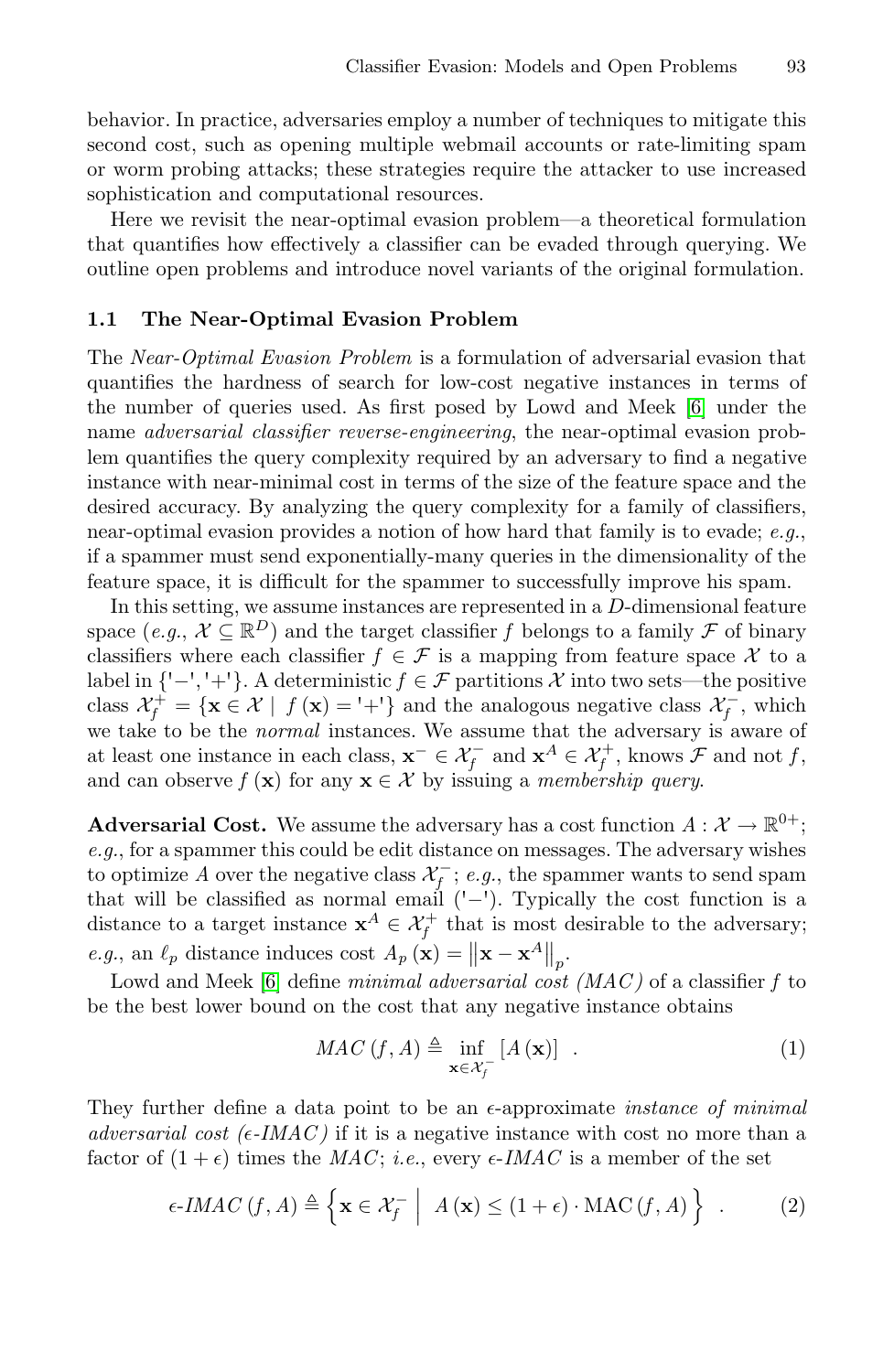The goal of the *Near-Optimal Evasion Problem* is to quantify the worst-case query complexity required for an adversary to infer an  $\epsilon$ -*IMAC*, depending on the richness of the family of classifiers. Finding an  $\epsilon$ -*IMAC* for a singleton family can be achieved offline without any queries, whereas if the family is large, many more queries will be necessary to find an  $\epsilon$ -*IMAC*. Formally,

A family of classifiers  $\mathcal F$  is  $\epsilon$ -*IMAC searchable* under a family of cost functions A if for all  $f \in \mathcal{F}$  and  $A \in \mathcal{A}$ , there is an algorithm that finds  $\mathbf{x} \in \epsilon$ -*IMAC* (*f*, *A*) using polynomially many membership queries in *D* and  $L_{\epsilon} = \log \frac{1}{\epsilon}$ . We will refer to such an algorithm as *efficient*.

### **1.2 Security and the Near-Optimal Evasion Problem**

The near-optimal evasion problem sheds light on several real-world security issues. The problem abstracts the scenario of an adversary who wishes to launch a specific attack that is blocked by a classifier-based defense. The attacker has a limited number of probing opportunities after which he must send an attack as close as possible to his originally intended attack—a *near-optimal attack*.

In the case of email spam, the spammer may originally have a message that will be detected as spam. He probes, finds a near-optimal message that evades the filter, and sends this message instead. In the case of an intruder, he has a preferred sequence of system calls that will be detected as intrusions. He probes, finds and executes a near-optimal sequence that evades the detector.

With this framework in mind, we now clearly see the role of a defender: to provide a classifier that resists near-optimal evasion. Practical implementation requires careful selection of costs and realistic bounds on the number of probes an adversary can perform. Resulting lower-bounds on the number of probes required for near-optimal evasion provide significant evidence of effective security.

## **1.3 Previous Work**

Lowd and Meek [\[6\]](#page-6-1) first introduced near-optimal evasion and developed efficient methods that reverse-engineer linear classifiers in both real-valued and Boolean feature spaces for  $\ell_1$  costs. Nelson *et al.* [\[7\]](#page-6-2) generalized the result from linear classifiers to the family of *convex-inducing classifiers* that partition the space of instances into two sets one of which is convex. In generalizing to this family, they showed that near-optimal evasion does not require an estimate of the classifier's decision boundary or state. Nelson *et al.* [\[8\]](#page-6-3) further explored general  $\ell_p$  costs and found not all are  $\epsilon$ -*IMAC* searchable for convex-inducing classifiers.

Dalvi *et al.* use a cost-sensitive game-theoretic approach to preemptively patch a classifier's blind spots [\[5\]](#page-6-4). They construct a modified classifier designed to detect optimally modified instances. Biggio *et al.* [\[3\]](#page-6-5) extend this game-theoretic approach and propose hiding information or randomization as additional defense mechanisms for this setting. However, they do not explore near-optimal evasion for randomized classifiers as we propose in Section [3.3.](#page-5-0)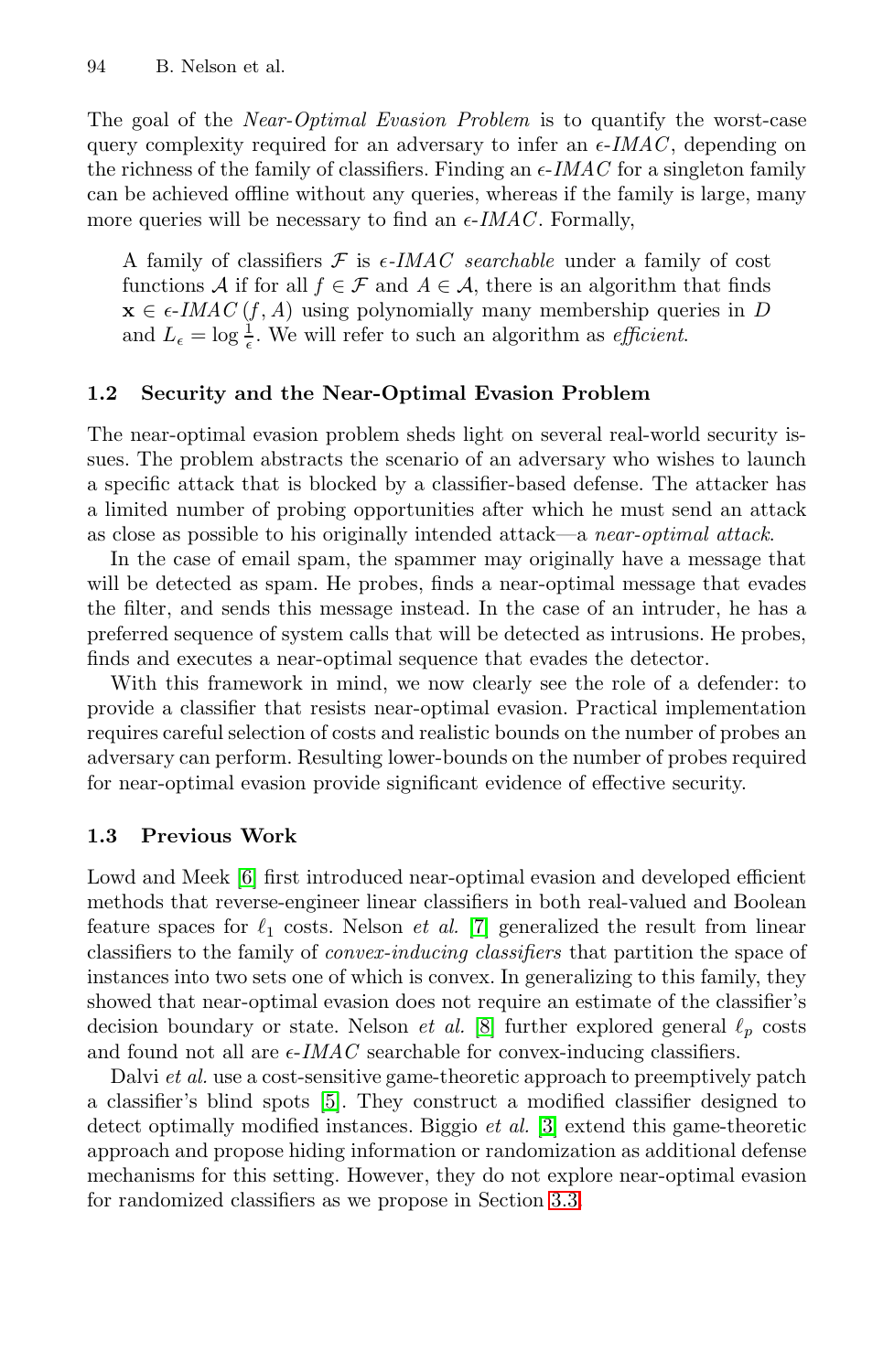### **2 Open Problems in the Theory of Near-Optimal Evasion**

A number of unanswered questions remain about the near-optimal evasion problem. Here we motivate these problems and suggest potential directions.

Question 1: *Can we find matching upper and lower bounds for evasion algorithms? Is there a deterministic strategy with polynomial query complexity for all convex-inducing classifiers?* In previous work, linear and convex-inducing classifiers were shown to be  $\epsilon$ -*IMAC* searchable for  $\ell_1$  costs by demonstrating algorithms with polynomial query complexity. Currently, it is known that for conalgorithms with polynomial query complexity. Currently, it is known that for convex positive class,  $\mathcal{O}(L_{\epsilon} + \sqrt{L_{\epsilon}}D)$  queries are sufficient to find a near-optimal instance, although the tightest known lower bound in this case is  $\mathcal{O}(L_{\epsilon}+D)$ . In the case of convex  $\mathcal{X}^-_f$ , the best known algorithm is a randomized ellipsoid approach (*cf.* [\[2\]](#page-6-6)) that finds a near-optimal instance with high probability using  $\mathcal{O}^*(D^5)$  queries (ignoring logarithmic terms).

Question 2: *Is there some family larger than the convex-inducing classifiers that is -IMAC searchable? Are there families outside of the convex-inducing classifiers for which near-optimal evasion is efficient?* Existing approaches to near-optimality have built on the machinery of convex optimization. However, many interesting classifiers are not convex-inducing classifiers. Currently, the only such known result (due to Lowd and Meek) is that linear classifiers on Boolean instance space are 2-*IMAC* searchable.

QUESTION 3: *Is some family of SVMs (e.g., with a known kernel)*  $\epsilon$ -*IMAC searchable for some ? Can an adversary incorporate the structure of a nonconvex classifier into the*  $\epsilon$ -*IMAC search?* Consider SVMs with non-linear kernels. The classifier is non-convex in the original feature space, while the classifier is linear in its Reproducing Kernel Hilbert Space but the cost function may no longer be easy to minimize in that space. However SVMs have other properties that may facilitate near-optimal evasion. For instance, in cases where there are few support vectors, one only needs to find these instances to reconstruct the classifier.

Question 4: *Are there characteristics of non-convex, contiguous bodies that are indicative of the hardness of the body for near-optimal evasion? What about non-contiguous bodies?* It appears that the family of contiguous bodies (*i.e.*, the set of all classifiers for which either  $\mathcal{X}^+_f$  or  $\mathcal{X}^-_f$  is a contiguous set) cannot be generally  $\epsilon$ -*IMAC* searchable since this family includes members with many locally minimal cost regions which are hard for local search or binary search procedures to avoid, but perhaps some subsets of this family are  $\epsilon$ -*IMAC* searchable. For families of non-contiguous bodies,  $\epsilon$ -*IMAC* searchability seems impossible to achieve (disconnected components could be arbitrarily close to  $x^A$ ) unless the classifiers' structure can be exploited; *e.g.*, as we discuss for SVMs above.

Question 5: *For what classes of classifiers is reverse-engineering as easy as evasion?* Reverse-engineering is the process of querying to learn the decision boundary, and is sufficient for solving the evasion problem. It is now known that the query complexity of reverse-engineering linear classifiers is identical to that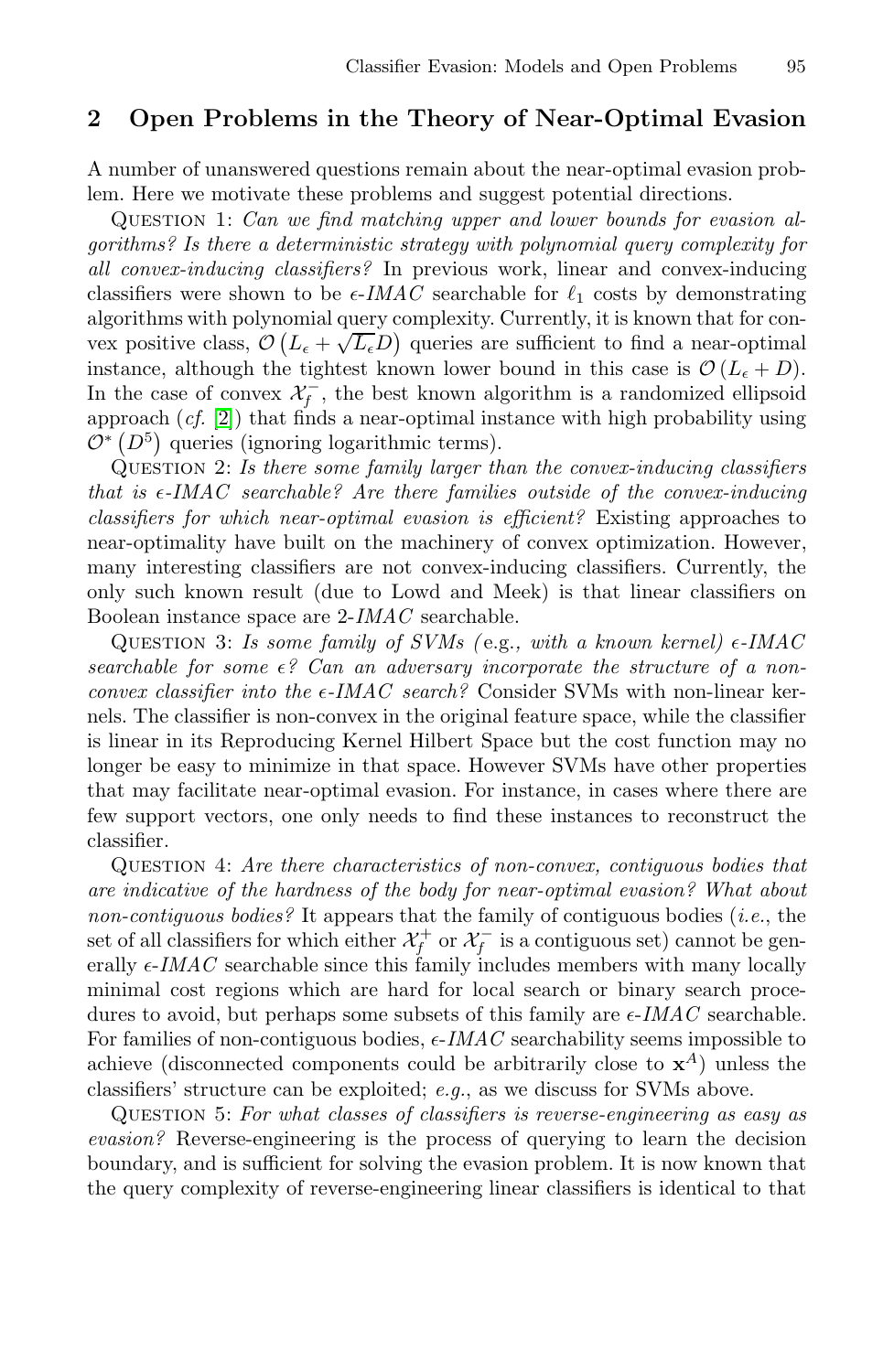of evasion, while reverse-engineering is strictly more difficult for general convexinducing classifiers [\[8\]](#page-6-3). It is unknown whether there exists a class in between linear and convex-inducing classifiers on which the two tasks are equivalent.

Question 6: *Is there a relationship between the query complexity required for evasion and traditional measures of classifier complexity such as the* VCdimension*?* Currently, there is no known relationship between these complexity measures for a family of classifiers. Finding such a relationship could answer many of the previous questions about what classifiers can be evaded.

# **3 Alternative Models for Evasion**

Here we suggest a number of variants of near-optimal evasion that generalize or reformulate the original problem to capture new aspects of the overall challenge.

## **3.1 Additional Information about Training Data Distribution**

Consider an adversary that knows the training algorithm and obtains samples drawn from a natural distribution. A few interesting settings include:

- 1. The adversary's samples are a subset of the training data.
- 2. The adversary's samples are from the same distribution as the training data.
- 3. The adversary's samples are from a perturbation of the training distribution.

With this additional information, the adversary may estimate their own classifier *˜f* and analyze it offline. Some open questions include:

Question 7: *What can be learned from ˜f about f ? How can ˜f best be used to guide search? Can the sample data be directly incorporated into -IMAC search?* Relationships between between  $f$  and  $\tilde{f}$  can build on existing results in learning theory. A possibility is to bound the difference between *MAC*(*f* , *A*) and  $MAC(f, A)$  in one of the above settings. If the difference is sufficiently small with high probability, then a search for an  $\epsilon$ -*IMAC* could use  $MAC(f, A)$  to initially lower bound  $MAC(f, A)$ . This should reduce query complexity since lower bounds on the *MAC* are typically harder to obtain than upper bounds.

## **3.2 Beyond the Membership Oracle**

Question 8: *What types of additional feedback may be available to the adversary and how do they impact the query complexity of*  $\epsilon$ *-IMAC-search?* In this scenario, the adversary receives more from the classifier than just a  $'$ +'/'-' label. For instance, suppose the classifier is defined as  $f(\mathbf{x}) = \mathbb{I}\{g(\mathbf{x}) > 0\}$  for some real-valued function  $g$  (as is the case for SVMs) and the adversary receives  $g(\mathbf{x})$  for every query instead of  $f(\mathbf{x})$ . If  $g$  is linear, the adversary can use  $D+1$  queries and solve a linear regression problem to reverse-engineer  $q$ . This additional information may also be useful for approximating the support of an SVM.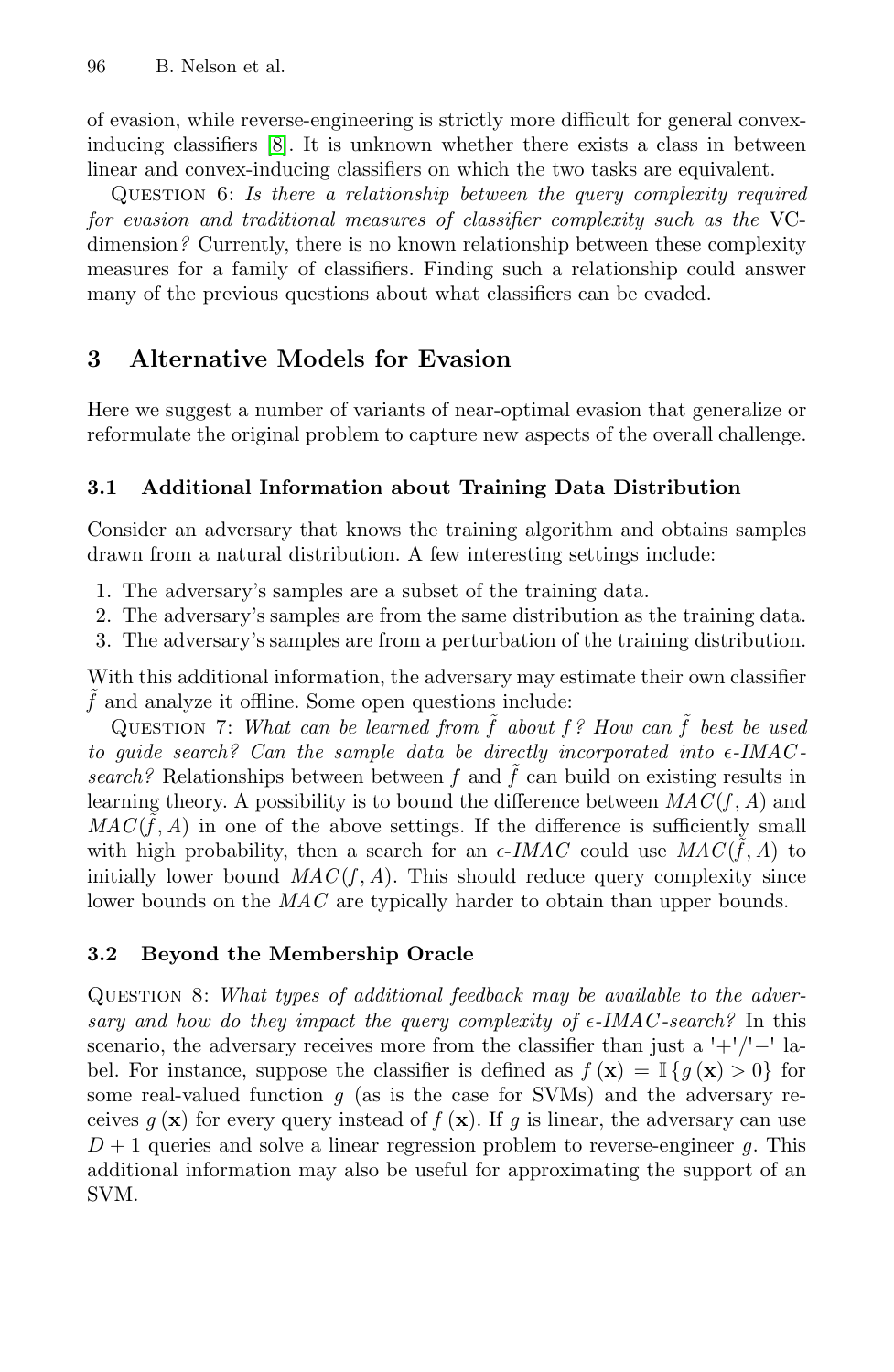#### <span id="page-5-0"></span>**3.3 Evading Randomized Classifiers**

In this variant of near-optimal evasion, we consider randomized classifiers that generate random responses from a distribution conditioned on the query **x**. To analyze the query complexity of such a classifier, we must first generalize our concept of the *MAC*. We propose the following candidate generalization:

$$
RMAC(f, A) = \inf_{\mathbf{x} \in \mathcal{X}_f^-} \left\{ A(\mathbf{x}) + \lambda \mathbb{P}\left(f(\mathbf{x}) = {}^{t-1}\right) \right\}.
$$

If f is deterministic, we need  $\lambda \geq MAC(f, A)$  for this definition to be equivalent to Eq. [\(1\)](#page-1-0)  $(e.g., \lambda = A(\mathbf{x}^A) + 1$  is sufficient); otherwise, a trivial minimizer for  $\lambda < MAC(f, A)$  is  $\mathbf{x}^A$ . For a randomized classifier,  $\lambda$  balances cost with probability of success.

Question 9: *Given access to the membership oracle only, how difficult is near-optimal evasion of randomized classifiers? Are there families of randomized classifiers that are -IMAC searchable?* Potential randomized families include:

- 1. Classifiers with fuzzy boundary of width  $\delta$  around a deterministic boundary
- 2. Classifiers based on the class-conditional densities for a pair of Gaussians, a logistic regression model, or other members of the exponential family.

Evasion of randomized classifiers seems to be more difficult than for deterministic classifiers as each query provides limited information about the query probabilities. Based on this argument, Biggio *et al.* promote randomized classifiers as a defense against evasion [\[3\]](#page-6-5). However, the query complexity for evasion of randomized classifiers is currently unknown.

#### **3.4 Querying with Real-World Objects**

Question 10: *How can the feature mapping be inverted to design real-world instances to map to desired queries? How can query algorithms be adapted for approximate querying?* In the original model of evasion, it was assumed that the attacker could observe  $f(\mathbf{x})$  for any  $\mathbf{x} \in \mathcal{X}$ . This capability implicitly assumes that the attacker has knowledge of the feature mapping from real-world objects (*e.g.*, emails or packets) into the learner's feature space. Not only is this mapping often unknown, it also need not be one-to-one or onto: multiple emails may map to the same bag-of-words vector, and some instances in feature space may not correspond to *any* real-world object. This significantly complicates evasion for real-world adversaries.

### **3.5 Evading an Adaptive Classifier**

Finally we consider a classifier that periodically retrains on queries. This variant is a multi-fold game between the attacker and learner, with the adversary now able to issue queries that degrade the learner's performance. Techniques from game-theoretic online learning should be well-suited to this setting [\[4\]](#page-6-7).

Question 11: *Given a set of adversarial queries (and possibly additional innocuous data) will the learning algorithm converge to the true boundary or can*